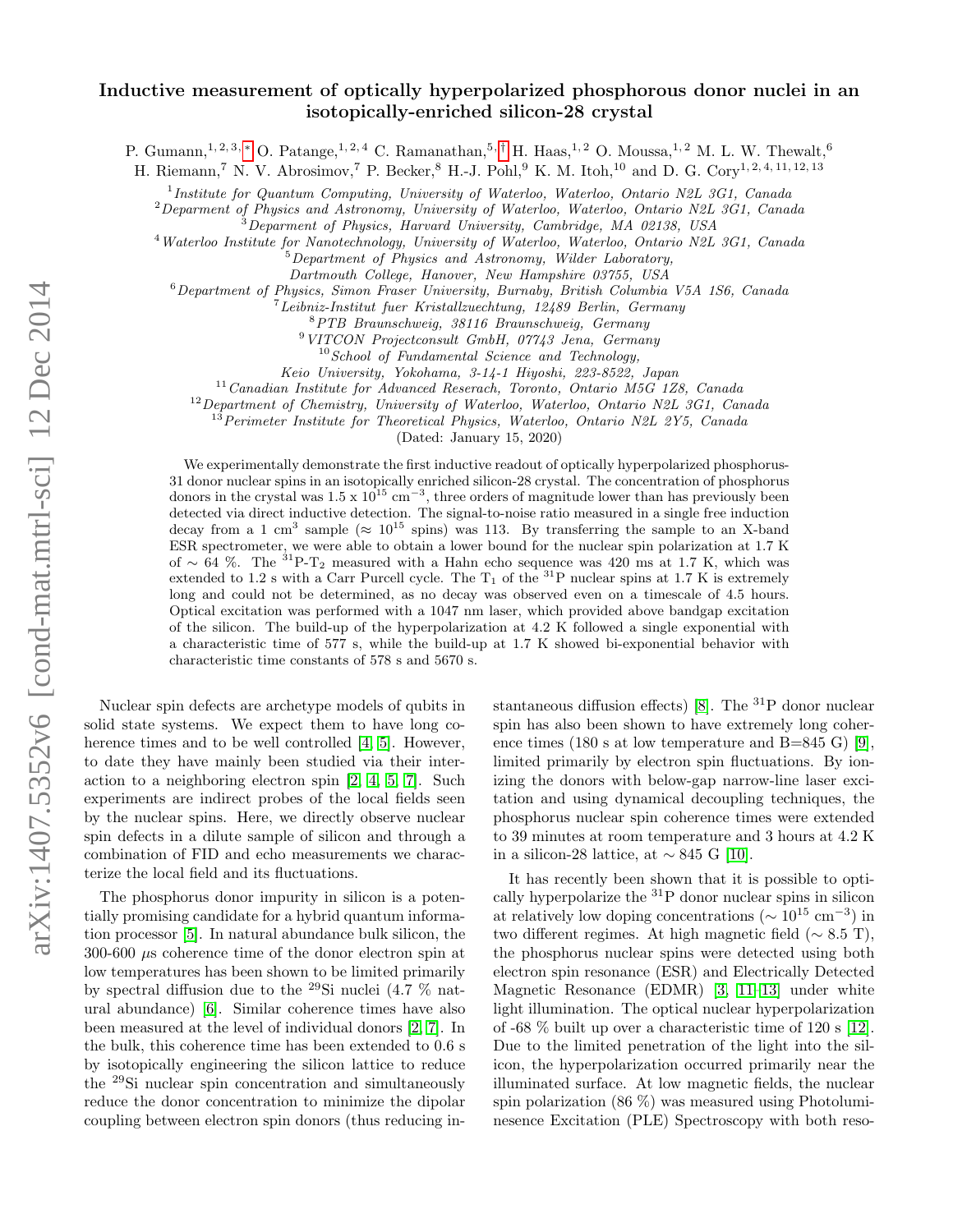

<span id="page-1-0"></span>FIG. 1. Raw spectrum of <sup>31</sup>P-nuclear spins in <sup>28</sup>Si crystal, at 1.7 K in 6.7 T. The data were taken by applying only one  $\pi/2$  pulse and recording the FID. SNR is 113. a) Schematic and b) eletronic structure of the donor impurity. c) Pulse sequence used to obtain spectrum in d).

nant and above bandgap laser excitation [\[9,](#page-4-9) [14,](#page-4-15) [15\]](#page-4-16) and showed sub-second optical hyperpolarization timescales.

Here we demonstrate the direct inductive readout of the phosphorus Nuclear Magnetic Resonance (NMR) signal at a phosphorus donor concentration of  $\sim 10^{15}$  cm<sup>-3</sup> [\[34\]](#page-4-17), following hyperpolarization of bulk  ${}^{31}P$  nuclei using non-resonant infra-red laser excitation, at high field and low temperature. Previous direct NMR measurements of phosphorus nuclear spins in silicon have only been possible at very high doping concentrations ( $\sim 10^{18}$  cm<sup>-3</sup>) [\[16,](#page-4-18) [17\]](#page-4-19), about three orders of magnitude higher than the concentrations used in this paper. This inductive readout of the phosphorus donor nuclei allows us to measure nuclear spin properties in the bulk of the sample.

We used a simple NMR detection setup where a cylindrical <sup>28</sup>Si-enriched crystal [\[18\]](#page-4-20), with phosphorus concentration of  $1.5 \times 10^{15}$  cm<sup>-3</sup> (boron concentration ~  $1.0 \times 10^{14}$  cm<sup>-3</sup>, dislocation free crystal) was placed in a rhodium flashed, silver plated copper, RF-coil, wired to a low temperature LC -circuit. All experiments presented here were performed at temperatures 4.2 K or 1.7 K  $\pm 0.3$  K and the magnetic field was 6.71 T. The buildup of the high  $31P$ -spin polarization was accomplished by illuminating the sample with a 100 mW, 1047 nm, abovebandgap laser, with a linearly polarized beam of 8 mm effective size (see Supplementary Information). The (indirect) bandgap in silicon is 1.12 eV which corresponds to an optical wavelength of 1100 nm. The penetration depth for 1047 nm light in silicon at cryogenic temperatures is a few centimeters which allowed the excitation of bulk phosphorus impurities [\[19\]](#page-4-21).

The effective Hamiltonian of the phosphorus donor impurity at high magnetic field is:

$$
\mathcal{H} = -\gamma_n B_z I_z - \gamma_e B_z S_z + \frac{2\pi}{\hbar} A S_z I_z \tag{1}
$$



<span id="page-1-1"></span>FIG. 2. Build-up on the nuclear spin polarization by 1047 nm laser irradiation for up to ∼10 h, at 1.7 K and 4.2 K temperature respectively. The red lines represent a bi-exponential fit with time constants,  $\tau_1 = 5670$  s and  $\tau_2 = 578$  s at 1.7 K, and an exponential fit with  $\tau = 577$  s at 4.2 K. The star represents a thermal polarization measurement (laser off) for ∼10 h, at 1.7 K, where no polarization could be observed.

where  $\gamma_n/2\pi$  = 17.23 MHz/T and  $\gamma_e/2\pi$ −28.024 GHz/T are the nuclear and electron gyromagnetic ratios, respectively, and  $A = 117.54$  MHz is the isotropic hyperfine interaction term. In the high-field limit the eigenstates are almost exactly given by the product states  $|\uparrow_e\uparrow_n\rangle$ ,  $|\uparrow_e\downarrow_n\rangle$ ,  $|\downarrow_e\uparrow_n\rangle$ ,  $|\downarrow_e\downarrow_n\rangle$  [\[20\]](#page-4-22), see Figure [1b](#page-1-0). At 6.71 T the thermal electron spin polarization is 79  $\%$  at 4.2 K and 99  $\%$  at 1.7 K while the thermal nuclear spin polarization is 0.07 % at 4.2 K and 0.16 % at 1.7 K. We probed the nuclear spins in the lower spin electron manifold, transition  $\nu_{n_1} = 174.08 \text{ MHz}$  (see Figure 1b).

Figure [1c](#page-1-0) illustrates the experimental sequence used to measure the build-up of the phosphorus hyperpolarization. Following a saturation train of  $\pi/2$  pulses to destroy the remnants of the hyperpolarization from the previous experiment, the nuclear spins are polarized with laser irradiation. The NMR signal was measured using a single  $\pi/2$  RF-pulse (duration 8.5  $\mu$ s), and the resulting free induction decay was Fourier transformed to produce the NMR spectrum. A typical signal is show in Figure [1d](#page-1-0), produced with 200 s laser irradiation. The full line width at half height is  ${\sim}160$  Hz (consistent with T $_2^*$   $\sim$ 2 ms).

The build-up of the hyperpolarization was measured by varying the laser excitation time (or polarization time), from 2 s to 10 hours (Fig. [2\)](#page-1-1). This build-up was measured at both 4.2 K and 1.7 K. The ratio of the steady state signals at these temperatures was measured to be 5.88. We were able to fit the build-up curve at 4.2 K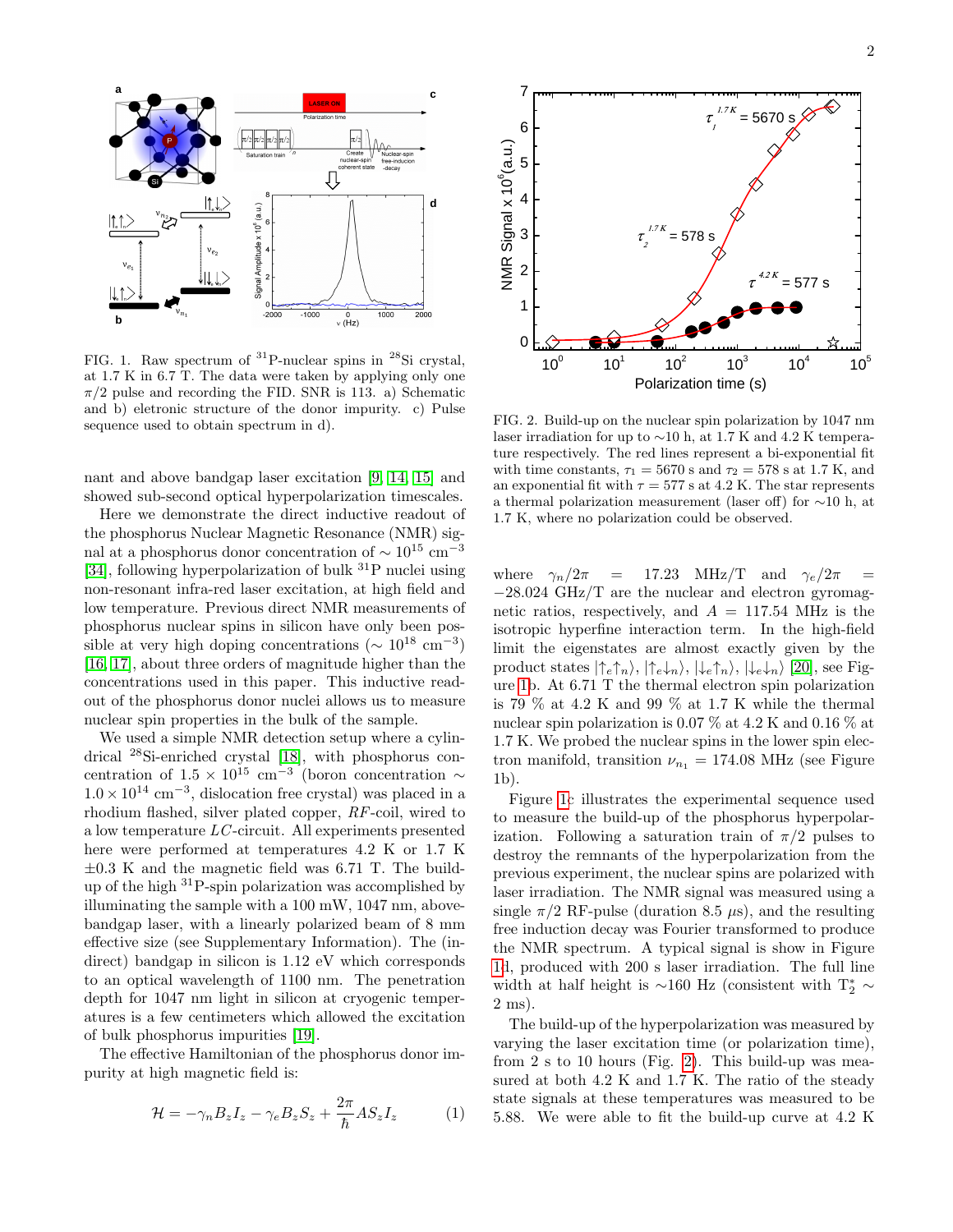using a single exponential fit with a characteristic time of 577 s. The measured build-up at 1.7 K showed biexponential behavior, with characteristic times of 578 s and 5670 s. The relative contributions of the two components were 57.3 % and 42.7 % respectively. Comparing the amplitude of the short time constant component at 1.7 K with the signal at 4.2 K, both of which had similar growth times, indicates an enhancement of 3.78. Assuming a simple Boltzmann scaling of the electron spin polarization, lowering the temperature from 4.2 K to 1.7 K should just change the polarization by a factor of 1.25.

There are at least two contributions to this additional enhancement. First, the efficiency of coupling the laser to the silicon crystal is improved at low temperature as the liquid helium bath enters a superfluid phase below 2.17 K and consequently bubbles in the bath are eliminated. At 4.2 K we infact observe substantial bubbling of the liquid helium at the inner window of the Dewar. These bubbles reduce the effective coupling of the light onto the sample. In addition, the electron spin  $T_1$  is longer at low temperature [\[8\]](#page-4-8), and the interplay with the optically excited carriers could enhance the polarization [\[21,](#page-4-23) [22\]](#page-4-24).

The detailed physics underlying the optical hyperpolarization process is not well understood. Honig and co-workers have previously shown that the negatively ionized donors produced by spin-trapping of opticallyexcited conduction band electrons form singlet states at high-field [\[21\]](#page-4-23). Similarly, optical experiments have shown the creation of donor-bound excitons at both low [\[14\]](#page-4-15) and high magnetic fields [\[23\]](#page-4-25), and the electron-pairs in these donor-bound excitons also form singlets. When the electron spin polarization (of the donors and free electrons) is high, it is necessary to flip either the donor or the free electron to form the bound singlet. Sekiguchi et al. have suggested that when spin-orbit interactions are weak, as in silicon, this trapping process is most likely mediated by the hyperfine interaction, resulting in the hyperpolarization of the nuclear spins [\[23\]](#page-4-25). Altenatively, the hyperpolarization could be produced by cross-relaxation of the donors, as they are heated up by the optically-excited conduction band electrons [\[24,](#page-4-26) [25\]](#page-4-27).

The long time component of the growth curve observed at 1.7 K was not measured beyond 2.5 h polarization time at 4.2 K (Fig. [2\)](#page-1-1). A similar bi-exponential growth has been observed in a recent microwave-induced DNP experiment on phosphorus donors in natural abundance silicon (doping concentration of  $6.5 \times 10^{16}$  cm<sup>-3</sup>) at 4.6 T and temperatures of 200 mK and 1 K [\[26\]](#page-4-28). They observed a short timescale of 15 s and a longer timescale of 1100 s in their experiment. Though they attribute the presence of the longer timescale to the presence of <sup>29</sup>Si spins around the phosphorus donors, this is unlikely to be the case here, as a similar bi-exponential behavior is observed in our isotopically-enriched silicon-28 crystal.

We were unable to measure the signal from the phos-

phorus nuclei in the absence of hyperpolarization, making it difficult to directly quantify either the sign or the magnitude of the nuclear spin polarization. In order to estimate the phosphorus nuclear spin polarization, we moved the sample to an X-band CW ESR spectrometer following optical excitation at 4.2 K for three hours at 6.71 T. The resulting ESR spectrum, measured at 4.2 K, is shown in Fig. 2, Supplementary Material. The magnitude of the measured phosphorus polarization, calculated from the difference in the integrated intensities of the two ESR lines, is -11 %, which is the lower bound for the induced hyperpolarization at 4.2 K, as some of the polarization will have decayed as the sample was removed from the 6.71 T field and warmed up, before being cooled back down in the ESR cryostat. This indicates a lower bound of  $\sim 64\%$  (11×5.88) for the polarization at 1.7 K. The negative sign of the hyperpolarization, indicated by the higher intensity of the high-field line compared to the low-field line, is in agreement with prior high-field EDMR results [\[11,](#page-4-12) [31\]](#page-4-29).

We performed spin-echo experiments to measure the coherence time of the  $^{31}P$  nuclear spins. Following 200 s of laser irradiation, a Hahn-echo sequence  $(\pi/2 - \tau \pi - \tau$  – acquire) was used to measure the nuclear spin coherence time (Fig. [3\)](#page-3-0). By recording the echo signal while varying the delay time  $(\tau)$ , we measured the signal decay at both 4.2 K and 1.7 K as shown in Figure [3.](#page-3-0) We fit the data with a single exponential decay, and measured nuclear spin  $T_2$  values of 56 ms and 421 ms at 4.2 K and 1.7 K respectively.

As the magnetic field is increased, it is observed that the electron spin  $T_1$  at low temperature, and high field gets significantly shorter since  $T_1^{-1} \propto B^4$  as the result of a direct single-phonon relaxation process [\[27–](#page-4-30)[30\]](#page-4-31). The hyperfine interaction is field independent so the main factor limiting the nuclear  $T_2$  is the electron  $T_1$  carrying the <sup>31</sup>P-spin to the electron spin  $|\uparrow_e\rangle$  manifold [\[35\]](#page-4-32) (see Supplementary Materials for details). In the presence of light, the  $T_1$  is further shortened by up to two orders of magnitude due to trapping and re-emission, with  $T_1$ on the order of 2 ms in the presence of light and almost 20 ms in the dark at 8.56 T [\[11,](#page-4-12) [31\]](#page-4-29).

Here the electron spin undergoing  $T_1$  relaxation induces an effective  $T_2$  process on the nuclear spin with time constant  $T_2^{en}$  (see Supplementary Information). If  $AT_1^e \gg 1$  then

$$
T_2^{en}=\frac{T_1^e}{p_{\uparrow}}
$$

,

where  $p_{\uparrow}$  is the probability for the electron to be in the excited state. The high temperature limit of this model has been applied to explain the nuclear  $T_2$  [\[5\]](#page-4-3). If we assume that the experimentally observed nuclear  $T_2(T)$ combines two independent effects  $1/T_2(T) = 1/T'_2 +$  $p_{\uparrow}(T)/T_1^e(T)$ , where  $T_2'$  is temperature independent, then we obtain  $1/T'_2 \leq 1/T_2(1.7 \text{ K})$ . This in turn puts an up-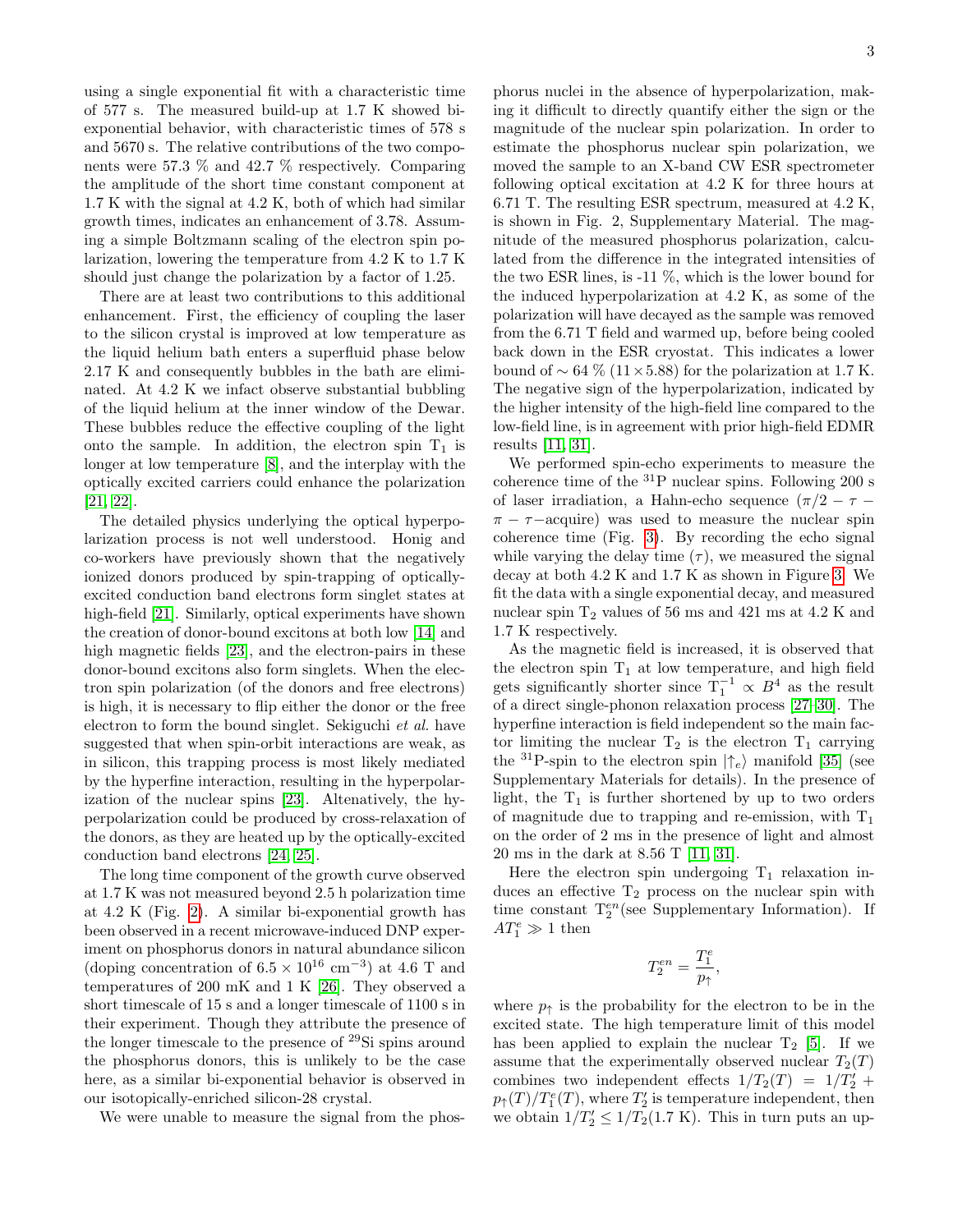per bound on the electron relaxation time  $T_1^e(4.2 \text{ K}) \leq$  $p_{\uparrow}(4.2 \text{ K}) \frac{T_2(1.7 \text{ K}) T_2(4.2 \text{ K})}{T_2(1.7 \text{ K}) - T_2(4.2 \text{ K})} \text{ or } T_1^e(4.2 \text{ K}) \leq 6.7 \text{ ms},$ where we have assumed that  $p<sub>†</sub>$  is given by the equilibrium thermal probability. This value is shorter than the  $T_1^e = 20$  ms measured in the dark at 8.56 T [\[31\]](#page-4-29).

In order to minimize the effect of environmental fluctuations we applied a CPMG refocusing pulse sequence to extend the nuclear spin coherence time. In the CPMG sequence the single  $\pi$  pulse of the Hahn echo is substituted with a series of  $\pi$  pulses that are 90°out of phase with respect to each other, with a  $\tau$  spacing of 2 ms. The resulting echo decay is presented in Figure [3,](#page-3-0) with a single exponential fit to the data returning  $T_2 = 1.2$  s  $\pm 0.1$  s, a factor of almost 3 improvement in nuclear spin coherence time. This is similar to the value of 1.75 s measured previously using ENDOR at 5.5 K [\[5\]](#page-4-3). This CPMG sequence will refocus interactions between the phosphorus nucleus and other spins (or fields) that are fluctuating on a time scale longer than a few hundred Hertz. The sequence will thus refocus fluctuations due to distant donor electrons, silicon nuclei (the silicon-phosphorus nuclear dipolar coupling is very small and does not play an important role here [\[32\]](#page-4-33)) and static field inhomogeneities. The phosphorus nuclear dipolar coupling is not refocused, but is only about 1.5 mHz for our donor concentration, and the dominant contribution from the electron  $T_1^e$  induced nuclear T<sup>2</sup> is also not refocused by the CPMG sequence.

Lastly, we confirmed the long  $T_1$  relaxation times, at  $4.2$  K and  $1.7$  K temperatures. Figure [4](#page-3-1) shows  $T_1$  data for two experiments, a 200 s laser polarization pulse, followed by: in the first case a delay time  $\tau$  and a  $\pi/2$ -read-out pulse; in the second case  $\pi$ - $\tau$ - $\pi/2$  pulse sequence. The only difference between the two runs is the initial nuclear state. If most of the population is localized in  $\vert \downarrow_e \uparrow_n \rangle$ state, applying a  $\pi$ -pulse before the read-out pulse will move it to the  $|\downarrow_e \downarrow_n \rangle$  state (Fig. [1b](#page-1-0)). The T<sub>1</sub> relaxation should not depend on the initial state, which is confirmed in Fig. [4.](#page-3-1) In addition we observe that the spin-lattice relaxation time not only increases at lower temperatures but also exceeds the measuring times of our setup, no visible decay was observed after waiting for delay time  $\tau = 4.5$  h (Fig. [4\)](#page-3-1).

In conclusion, the results presented here show the first single FID measurement of the local magnetic fields seen by  $31P$  nuclear spins in a dilute crystal of  $28Si$ . The negative <sup>31</sup>P polarization is >11  $\%$  at 4.2 K, and >64  $\%$  at 1.7 K and 6.71 T. It was accomplished by directly illuminating the sample with an above gap 1047 nm laser for over 5 h at 1.7 K and 2.7 h at 4.2 K. We were able to extend the  $T_2$  relaxation time to 1.2 s at 1.7 K, and confirm an extremely long  $T_1$  of the <sup>31</sup>P nuclear spins at 1.7 K which could not be determined within the timescale of this experiment.

This work was supported by the Natural Sciences and Engineering Research Council of Canada (NSERC),



<span id="page-3-0"></span>FIG. 3. Nuclear spin coherence time,  $T_2$ , measured with the Hahn echo at 4.2 K temperature, open squares, Hahn echo at 1.7 K, full circles, and CPMG pulse sequence at 1.7 K, open diamonds. All data were measured in 6.7 T field, with 200 s of optical polarization provided by a 1047 nm, 100 mW, above-gap laser.



<span id="page-3-1"></span>FIG. 4. Nuclear spin relaxation time,  $T_1$ , measured with a simple  $\pi/2$  read-out pulse at 4.2 K (open triangles) and 1.7 K (black squares), respectively, and with an inversion recovery pulse sequence (closed circles) at 4.2 K.

Canadian Excellence Research Chairs (CERC) Program and the Canadian Institute for Advanced Research (CI-FAR) and Industry Canada. C.R. acknowledges support of a Junior Faculty Fellowship from Dartmouth College.

The <sup>28</sup>Si-enriched sample used in this study was prepared from Avo28 material produced by the International Avogadro Coordination (IAC) Project (2004-2011) in cooperation among the BIPM, the IN-RIM (Italy), the IRMM (EU), the NMIA (Australia), the NMIJ (Japan),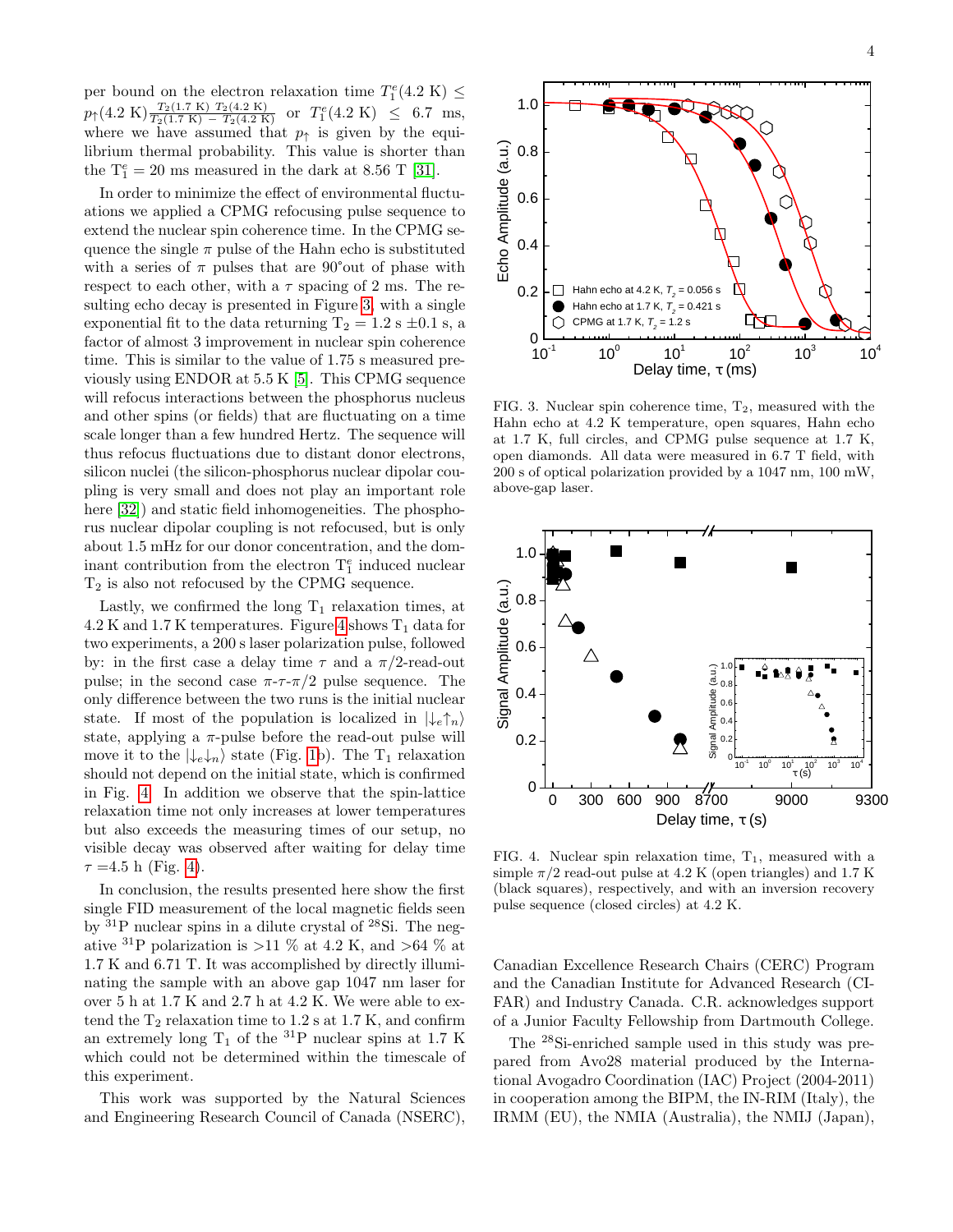the NPL (UK), and the PTB (Germany).

- <span id="page-4-0"></span>∗ [gumann@physics.harvard.edu](mailto:gumann@physics.harvard.edu)
- <span id="page-4-1"></span>† [chandrasekhar.ramanathan@dartmouth.edu](mailto:chandrasekhar.ramanathan@dartmouth.edu)
- <span id="page-4-3"></span>[1] J. J. L. Morton et al., Nature 455, 1085 (2008).
- <span id="page-4-4"></span>[2] J. T. Muhonen et al., [arXiv:1402.7140v](http://arxiv.org/abs/1402.7140)1 (2014).
- <span id="page-4-11"></span>[3] C. C. Lo, C. D. Weis, J. van Tol, J. Bokor, T. Schenkel, Phys. Rev. Lett. 110, 057601 (2013).
- <span id="page-4-2"></span>[4] D. D. Awschalom et al., Science **339**, 1174 (2013).
- <span id="page-4-6"></span>[5] B. E. Kane, Nature 393, 133 (1998).
- <span id="page-4-7"></span>[6] A. M. Tyryshkin et al., J. Phys.: Condens. Matter 18, S783 (2006).
- <span id="page-4-5"></span>[7] J. J. Pla et al., Nature **496**, 334 (2013).
- <span id="page-4-8"></span>[8] A. M. Tyryshkin et al., Nat. Mater. **11**, 143 (2012).
- <span id="page-4-9"></span>[9] M. Steger *et al.*, Science **336**, 1280 (2012).
- <span id="page-4-10"></span>[10] K. Saeedi et al., Science, **342**, 830 (2013).
- <span id="page-4-12"></span>[11] G.W. Morley et al., Phys. Rev. Lett. **101**, 207602 (2008).
- <span id="page-4-14"></span>[12] D. R. McCamey, J. van Tol, G. W. Morley, C. Boehme, Phys. Rev. Lett. 102, 027601 (2009).
- <span id="page-4-13"></span>[13] D. R. McCamey et al., Science **330**, 1652 (2010).
- <span id="page-4-15"></span>[14] A. Yang et al., Phys. Rev. Lett. **102**, 257401 (2009).
- <span id="page-4-16"></span>[15] A. Yang et al., Phys. Rev. Lett. **97**, 227401 (2006).
- <span id="page-4-18"></span>[16] H. Alloul and P. Dellouve, Phys. Rev. Lett. 59, 587 (1987).
- <span id="page-4-19"></span>[17] M. Jeong et al., J. of Phys.:Conference Series 150, 042078 (2009).
- <span id="page-4-20"></span>[18] P. Becker et al., Physica Status Solidi (a) 207, 49 (2010).
- <span id="page-4-21"></span>[19] G. G. MacFarlane et al. , J. Phys. Chem. Solids 8, 388 (1959).
- <span id="page-4-22"></span>[20] A. Schweiger and G. Jeschke, Principles of Pulse Electron Paramagnetic Resonance, Oxford University Press, New York (2001).
- <span id="page-4-23"></span>[21] D. D. Thornton and A. Honig, Phys. Rev. Lett 30, 909 (1973).
- <span id="page-4-24"></span>[22] A. Honig and N. Lagnado, in Proceedings of the Tenth International Conference on the Physics of Semiconductors, Cambridge, Massachusetts, 190, edited by S.P. Keller, J. C. Hensel and F. Stern (U.S. AEC Division of Technical Information, Springfield, Virginia 1970), p. 809.
- <span id="page-4-25"></span>[23] T. Sekiguchi et al., Phys. Rev. Lett. **104**, 137402 (2010).
- <span id="page-4-26"></span>[24] G. Feher, Phys. Rev. Lett. **3**, 135 (1959).
- <span id="page-4-27"></span>[25] D. Pines et al., Phys. Rev. **106**, 489 (1957).
- <span id="page-4-28"></span>[26] J. Järvinen et al., arXiv.org:1402.4288 (2014).
- <span id="page-4-30"></span>[27] A. Honig and E. Stupp, Phys. Rev. Lett. 1, 275 (1958).
- [28] A. Honig and E. Stupp, Phys. Rev. 117, 69 (1960).
- [29] L. M. Roth, Phys. Rev. 118, 1534 (1960).
- <span id="page-4-31"></span>[30] H. Hasegawa, Phys. Rev. 118, 1523 (1960).
- <span id="page-4-29"></span>[31] D. R. McCamey, C. Boehme, G. W. Morley, J. van Tol, Phys. Rev. B 85, 073201 (2012).
- <span id="page-4-33"></span>[32] Given the isotopic enrichment of 99.9954% for the silicon-28, we assume that the residual 0.0046% is purely silicon-29 as the concentration of silicon-30 has been measured to be about 40 times lower than that of silicon-29 in the Avogadro samples [\[33\]](#page-4-34). Assuming a uniform distribution of spins this yields an average nearest neighbour silicon hyperfine coupling of about 200 kHz, average nearest neighbour silicon nuclear dipolar coupling of about 7 Hz and average nearest neighbour silicon-phosphorus nuclear dipolar coupling of 100 Hz.
- <span id="page-4-34"></span>[33] R. D. Vocke et al., Metrologia, 51, 361 (2014).
- <span id="page-4-17"></span>[34] L. Dreher, F. Hoehne, M. Stutzmann, M. S. Brandt, Phys. Rev. Lett. 108, 027602 (2012).
- <span id="page-4-32"></span>[35] We are in the processes of extending the  ${}^{31}P$  T<sub>2</sub> by moving the polarized system to higher temperature where the  $T_1$  of the electron becomes much less important to the defect  $T_2$ .
- [36] See Supplemental Material [url], which includes Refs. [\[1–](#page-4-35) [4,](#page-4-36) [6,](#page-4-37) [7\]](#page-4-38).
- <span id="page-4-35"></span>[37] H.-P. Breuer and F. Petruccione, The theory of open quantum systems, Oxford University Press, USA (2002).
- <span id="page-4-39"></span>[38] G. Lindblad, Commun. Math. Phys. 48, 119 (1976).
- [39] C. A. Brasil et al., [arXiv:1110.2122v](http://arxiv.org/abs/1110.2122)2 [quant-ph] (2012).
- <span id="page-4-36"></span>[40] P. Pearle, [arXiv:1204.2016v](http://arxiv.org/abs/1204.2016)1 [math-ph] (2012).
- <span id="page-4-37"></span>[41] M. A. Nielsen and I. L. Chuang, Quantum Computation and Quantum Information, Cambridge University Press, UK (2000).
- <span id="page-4-38"></span>[42] H.-J. Briegel and B.-G. Englert, Phys. Rev. A 47, 3311 (1993).

### SUPPLEMENTARY MATERIAL

## Nuclear spin  $T_2$  due to electron spin undergoing  $T_1$ relaxation

We consider an electron-nuclear spin system coupled via  $S_zI_z$  interaction Hamiltonian. If the electron spin in the system is undergoing a  $T_1$  relaxation process the nuclear spin will experience an effective Hamiltonian that switches randomly between  $S_z$  and  $-S_z$  as the electron spin fluctuates between its excited state  $|\uparrow\rangle$  and ground state  $|\downarrow\rangle$ . This randomly fluctuating effective field will induce a dephasing  $T_2$  process on the nuclear spin. Here we provide a calculation for that nuclear  $T_2$  mechanism taking an open quantum systems approach [\[1\]](#page-4-35) modelling the electron relaxation process with the help of Lindblad operators [\[2–](#page-4-39)[4\]](#page-4-36), a similar, albeit less general, calculation has been given by Morton et al. [\[5\]](#page-4-3).

For the following derivation we assume that we have an electron-nuclear spin system fully described by a density matrix  $\rho_{en}$  which evolves under the Hamiltonian defined in Equation (1) of the main text. We recast the Hamiltonian to a more convenient form

<span id="page-4-40"></span>
$$
\mathcal{H} = \frac{\hbar\omega_e}{2} \; \sigma_z \otimes \mathbb{1} - \frac{\hbar\omega_n}{2} \; \mathbb{1} \otimes \sigma_z + \frac{\hbar\omega_{en}}{4} \; \sigma_z \otimes \sigma_z, \quad (2)
$$

where  $\sigma_z = |\uparrow\rangle\langle\uparrow| - |\downarrow\rangle\langle\downarrow|$  is the Pauli z operator and  $\mathbb{1} =$  $|\uparrow\rangle\langle\uparrow| + |\downarrow\rangle\langle\downarrow|$  is the identity operator, while  $\omega_e = -\gamma_eB_z$ ,  $\omega_n = \gamma_n B_z$ ,  $\omega_{en} = 2\pi A$ . We assume that the electron  $T_1$  is the only relaxation mechanism for the coupled spin system, hence the nuclear  $T_1 = \infty$  and the electron  $T_2$  is purely a result of its  $T_1$  process, yet it should be noted that adding an additional  $T_2$  mechanism for the electron spin would not alter the conclusions of this calculation as we will later assume that at no point during the experiment will the electron spin have coherences. The electron  $T_1$  relaxation is modelled using Lindblad equation which dictates the dissipative time evolution of the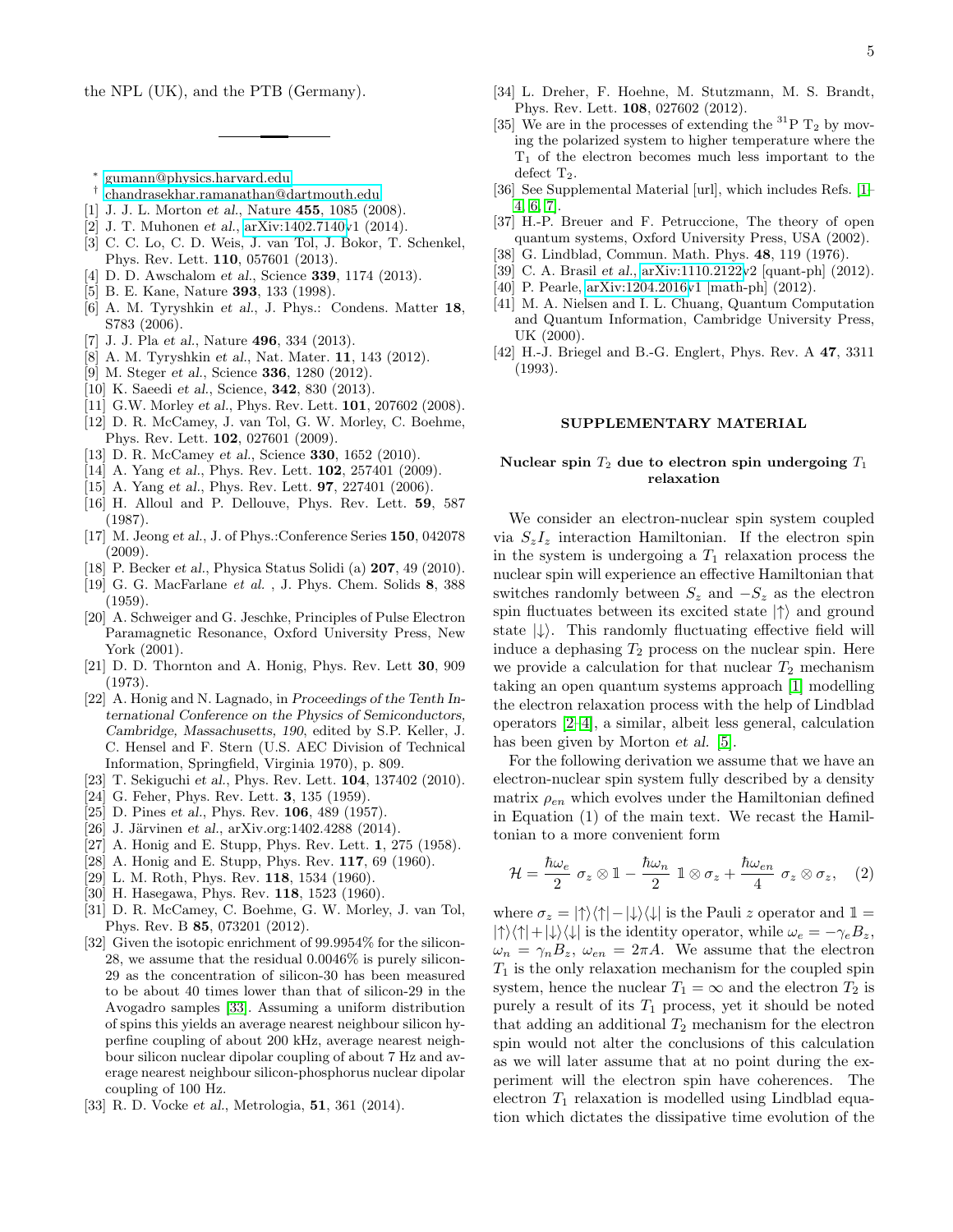electron density matrix  $\rho_e$  according to

<span id="page-5-0"></span>
$$
\frac{\partial}{\partial t} \rho_e^{diss} = -\frac{1}{2T_1} \left( 1 - p_{\uparrow} \right) \left[ \sigma_+ \sigma_- \rho_e + \rho_e \sigma_+ \sigma_- - 2 \sigma_- \rho_e \sigma_+ \right]
$$

$$
-\frac{1}{2T_1} p_{\uparrow} \left[ \sigma_- \sigma_+ \rho_e + \rho_e \sigma_- \sigma_+ - 2 \sigma_+ \rho_e \sigma_- \right], (3)
$$

where  $\sigma_+ = |\uparrow\rangle\langle\downarrow|, \sigma_- = |\downarrow\rangle\langle\uparrow|$  and  $\rho_e = \text{Tr}_n[\rho_{en}]$  is the reduced density matrix for the electron spin found by tracing out the nuclear spin.  $\frac{\partial}{\partial t} \rho_e^{diss}$  denotes the time derivative of  $\rho_e$  due to dissipative effects only, the full dynamics of  $\rho_e$  would be found by combining  $\frac{\partial}{\partial t} \rho_e^{diss}$ with Hamiltonian dynamics under  $H$  in Equation [\(2\)](#page-4-40) and tracing out the nuclear spin. Equation [\(3\)](#page-5-0) describes an asymmetric relaxation process with characteristic time scale  $T_1$  driving the density matrix  $\rho_e$  towards the equilibrium  $\rho_{eq} = p_{\uparrow} |{\uparrow}\rangle\langle{\uparrow}| + (1-p_{\uparrow}) |{\downarrow}\rangle\langle{\downarrow}|$ . It is easy to show that for  $\rho_{eq}$  the derivative in Equation [\(3\)](#page-5-0) vanishes and it could be thought of as the thermal equilibrium density matrix for the electron spin,  $p_{\uparrow}$  being the probability for the spin to be in the excited state  $|\uparrow\rangle$ . Equation [\(3\)](#page-5-0) is a convex combination of two continuously acting amplitude damping processes [\[6\]](#page-4-37), the first line weighted by probability  $(1 - p_{\uparrow})$  drives the electron spin state towards  $|\downarrow\rangle$ while the second line weighted by probability  $p_{\uparrow}$  drives the electron spin state towards  $|\uparrow\rangle$ .

Electron-nuclear density matrix  $\rho_{en}$  evolves under the Hamiltonian in Equation [\(2\)](#page-4-40) and Lindblad operators in Equation [\(3\)](#page-5-0), the latter are taken to act only on the electron state i.e. they act as an identity on the nuclear part of the density matrix (reduced density matrix for the nuclear spin is given by partial trace  $\text{Tr}_e[\rho_{en}]$ ). This is a valid assumption as long as the electron  $T_1$  relaxation results from electron spin couplings to its environment that act as an identity on the nuclear spin. We deduce that the electron nuclear density matrix  $\rho_{en}$  evolves under

<span id="page-5-1"></span>
$$
\frac{\partial}{\partial t}\rho_{en} = -\frac{i}{\hbar}[\mathcal{H}, \rho_{en}] + \frac{1}{T_1} (1 - p_{\uparrow})(\sigma_{-} \otimes 1)\rho_{en}(\sigma_{+} \otimes 1)
$$

$$
- \frac{1}{2T_1} (1 - p_{\uparrow}) [(\sigma_{+}\sigma_{-} \otimes 1)\rho_{en} + \rho_{en}(\sigma_{+}\sigma_{-} \otimes 1)]
$$

$$
- \frac{1}{2T_1} p_{\uparrow} [(\sigma_{-}\sigma_{+} \otimes 1)\rho_{en} + \rho_{en}(\sigma_{-}\sigma_{+} \otimes 1)]
$$

$$
+ \frac{1}{T_1} p_{\uparrow}(\sigma_{+} \otimes 1)\rho_{en}(\sigma_{-} \otimes 1). \tag{4}
$$

The experiment described in the main text was performed in the electron ground state  $|\downarrow\rangle$  manifold i.e. all excitation pulses and measurements were carried out at angular frequency  $\omega_n + \frac{\omega_{en}}{2}$ , accordingly we move into the rotating frame of the nuclear Hamiltonian  $\mathcal{H}_n =$  $-\left(\frac{\hbar\omega_n}{2} + \frac{\hbar\omega_{en}}{4}\right)$  1 ⊗  $\sigma_z$  and look at the evolution of the transformed density matrix  $\tilde{\rho}_{en}(t) = e^{\frac{i\mathcal{H}_n t}{\hbar}}$   $\rho_{en} e^{-\frac{i\mathcal{H}_n t}{\hbar}}$ which determines our experimental observables. Differentiating  $\rho_{en}$  and using the definitions in Equations [\(2\)](#page-4-40) and [\(4\)](#page-5-1), while noting that all operators commute with each other, it is easy to show that

<span id="page-5-2"></span>
$$
\frac{\partial}{\partial t}\tilde{\rho}_{en} = -\frac{i}{\hbar}[\tilde{\mathcal{H}}, \tilde{\rho}_{en}] + \frac{1}{T_1}(1 - p_{\uparrow})(\sigma_{-} \otimes 1)\tilde{\rho}_{en}(\sigma_{+} \otimes 1)
$$

$$
-\frac{1}{2T_1}(1 - p_{\uparrow})[(\sigma_{+}\sigma_{-} \otimes 1)\tilde{\rho}_{en} + \rho_{en}(\sigma_{+}\sigma_{-} \otimes 1)]
$$

$$
-\frac{1}{2T_1} p_{\uparrow} \left[ (\sigma_{-\sigma_{+}} \otimes 1) \tilde{\rho}_{en} + \tilde{\rho}_{en} (\sigma_{-\sigma_{+}} \otimes 1) \right] + \frac{1}{T_1} p_{\uparrow} (\sigma_{+} \otimes 1) \tilde{\rho}_{en} (\sigma_{-} \otimes 1), \qquad (5)
$$

where  $\tilde{\mathcal{H}}$  is the effective Hamiltonian in the rotating frame,

<span id="page-5-3"></span>
$$
\tilde{\mathcal{H}} = \frac{\hbar\omega_e}{2} \sigma_z \otimes \mathbb{1} + \frac{\hbar\omega_{en}}{4} \left( \mathbb{1} \otimes \sigma_z + \sigma_z \otimes \sigma_z \right) \n= \frac{\hbar\omega_e}{2} \sigma_z \otimes \mathbb{1} + \frac{\hbar\omega_{en}}{2} \left| \uparrow \right\rangle \left\langle \uparrow \right| \otimes \sigma_z.
$$

It is evident that the effective nuclear spin Hamiltonian is an operator conditional on the electron spin state: if the electron is in its ground state  $|\downarrow\rangle$  the effective nuclear Hamiltonian reduces to 0, whereas if the electron is in the excited state  $|\uparrow\rangle$  the nuclear spin experiences the Hamiltonian  $\frac{\hbar\omega_{en}}{2}\sigma_z$ . At times when the electron spin becomes excited under its  $T_1$  process the nuclear spin will accumulate random phases evolving under the Hamiltonian  $\frac{\hbar\omega_{en}}{2}\sigma_z$  leading to a  $T_2$  process on the nuclear spin.

We notice that evolution under Equation [\(5\)](#page-5-2) cannot create coherences between electron spin states  $|\downarrow\rangle$  and  $|\uparrow\rangle$ , meaning that Equation [\(5\)](#page-5-2) takes electron-nuclear density matrices of form

$$
\tilde{\rho}_{en}(t) = [1 - p(t)] \mid \downarrow \rangle \langle \downarrow \mid \otimes \tilde{\rho}_{n\downarrow}(t) + p(t) \mid \uparrow \rangle \langle \uparrow \mid \otimes \tilde{\rho}_{n\uparrow}(t)
$$
\n(6)

only to density matrices of the same form.  $p(t)$  in Equation [\(6\)](#page-5-3) is a time dependent scalar value obeying  $0 \leq p(t) \leq 1$ , while  $\tilde{\rho}_{n\downarrow}(t)$  and  $\tilde{\rho}_{n\uparrow}(t)$  represent time dependent 'conditional' nuclear density matrices for respective electron spin states  $|\downarrow\rangle$  and  $|\uparrow\rangle$ . Assuming that we begin the experiment with no electron coherences we can reduce our problem of keeping track of all 16 real parameters determining  $\tilde{\rho}_{en}(t)$  to keeping track of 8 real parameters. We define an 8 dimensional vector  $\vec{r}(t)$  which combines two 4 dimensional vectors like  $\vec{r}(t) = (\vec{r}_\perp(t), \vec{r}_\uparrow(t)),$ with  $\vec{r}_{\downarrow} = (r_{I_{\downarrow}}, r_{x_{\downarrow}}, r_{y_{\downarrow}}, r_{z_{\downarrow}})$  and  $\vec{r}_{\uparrow} = (r_{I_{\uparrow}}, r_{x_{\uparrow}}, r_{y_{\uparrow}}, r_{z_{\uparrow}})$ , and rewrite the electron-nuclear density matrix  $\tilde{\rho}_{en}(t)$  of interest as

<span id="page-5-4"></span>
$$
\tilde{\rho}_{en}(t) = \frac{1}{\sqrt{2}} |\psi\rangle\langle\psi| \otimes \vec{r}_{\psi}(t) . (\mathbb{1}, \sigma_x, \sigma_y, \sigma_z) \n+ \frac{1}{\sqrt{2}} |\uparrow\rangle\langle\uparrow| \otimes \vec{r}_{\uparrow}(t) . (\mathbb{1}, \sigma_x, \sigma_y, \sigma_z).
$$
\n(7)

 $(1, \sigma_x, \sigma_y, \sigma_z)$  in Equation [\(7\)](#page-5-4) is a vector of operators as  $\sigma_x = |\uparrow\rangle\langle\downarrow| + |\downarrow\rangle\langle\uparrow|$  and  $\sigma_y = -i|\uparrow\rangle\langle\downarrow| + i|\downarrow\rangle\langle\uparrow|$  are the Pauli operators. We note that Equation [\(7\)](#page-5-4) is merely a convenient reparametrization of  $\tilde{\rho}_{en}(t)$  in Equation [\(6\)](#page-5-3) using an orthonormal set of operators, the idea of the reparametrization is similar to that of the damping basis introduced in [\[7\]](#page-4-38),  $\vec{r}_{\perp}(t)$  and  $\vec{r}_{\uparrow}(t)$  are the Bloch vectors for the 'conditional' nuclear density matrices  $\tilde{\rho}_{n\downarrow}(t)$  and  $\tilde{\rho}_{n\uparrow}(t)$  rescaled by probabilities  $[1 - p(t)]$  and  $p(t)$ .

The time evolution of  $\tilde{\rho}_{en}(t)$  in Equations [\(6\)](#page-5-3) and [\(7\)](#page-5-4) is fully determined by the time evolution of  $\vec{r}(t)$ . Differentiating both sides of Equation [\(7\)](#page-5-4) and employing the orthonormality and Hermicity of the operators we deduce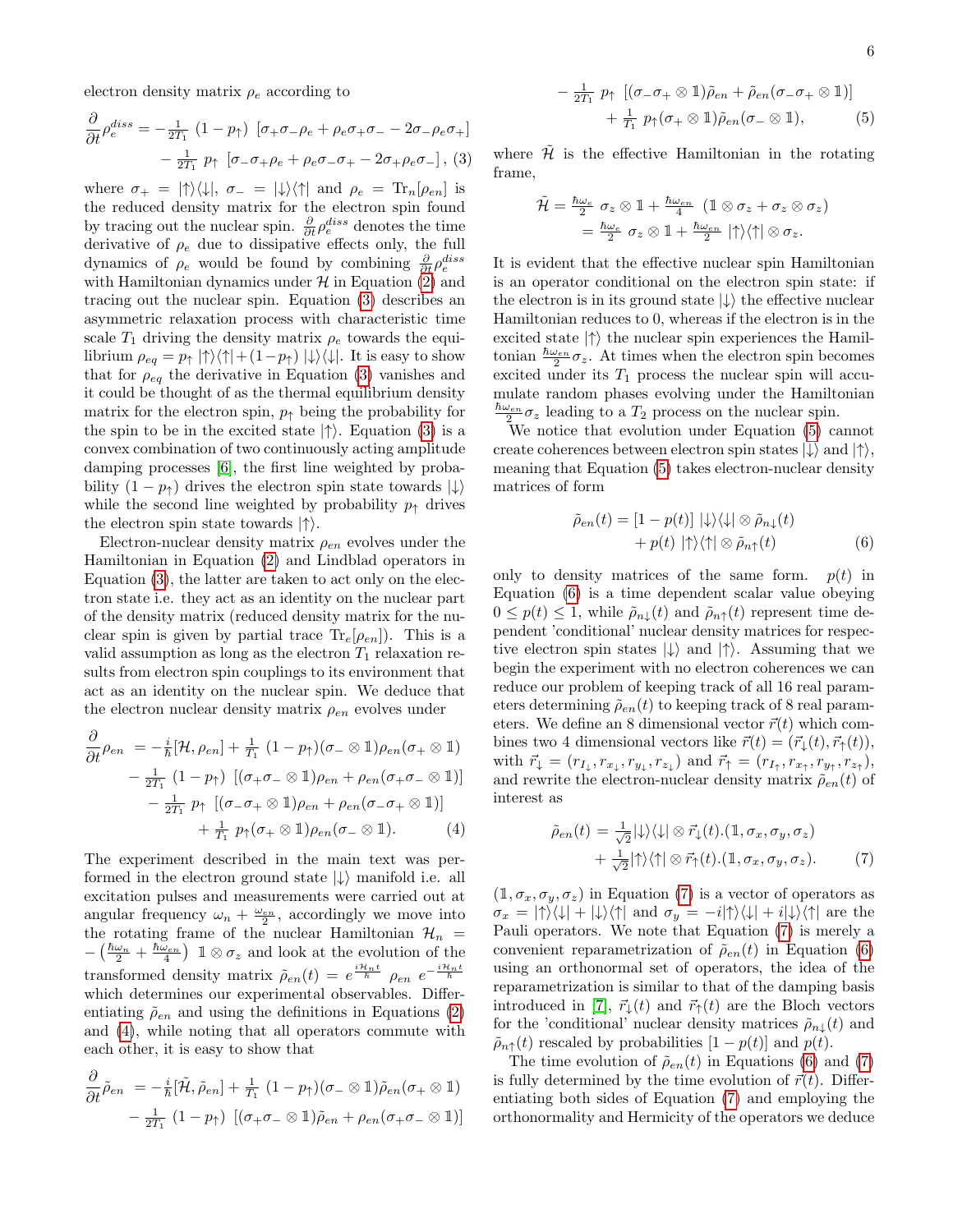that

$$
\dot{\vec{r}} = \frac{1}{\sqrt{2}} \begin{pmatrix} \text{Tr}\left[ (\left|\downarrow\rangle\langle\downarrow\right|\otimes\mathbb{1}) \frac{\partial}{\partial t} \tilde{\rho}_{en} \right] \\ \text{Tr}\left[ (\left|\downarrow\rangle\langle\downarrow\right|\otimes\sigma_{x}) \frac{\partial}{\partial t} \tilde{\rho}_{en} \right] \\ \text{Tr}\left[ (\left|\downarrow\rangle\langle\downarrow\right|\otimes\sigma_{y}) \frac{\partial}{\partial t} \tilde{\rho}_{en} \right] \\ \text{Tr}\left[ (\left|\downarrow\rangle\langle\downarrow\right|\otimes\sigma_{z}) \frac{\partial}{\partial t} \tilde{\rho}_{en} \right] \\ \text{Tr}\left[ (\left|\uparrow\rangle\langle\uparrow\right|\otimes\mathbb{1}) \frac{\partial}{\partial t} \tilde{\rho}_{en} \right] \\ \text{Tr}\left[ (\left|\uparrow\rangle\langle\uparrow\right|\otimes\sigma_{x}) \frac{\partial}{\partial t} \tilde{\rho}_{en} \right] \\ \text{Tr}\left[ (\left|\uparrow\rangle\langle\uparrow\right|\otimes\sigma_{y}) \frac{\partial}{\partial t} \tilde{\rho}_{en} \right] \\ \text{Tr}\left[ (\left|\uparrow\rangle\langle\uparrow\right|\otimes\sigma_{y}) \frac{\partial}{\partial t} \tilde{\rho}_{en} \right] \end{pmatrix}.
$$

Substituting the definition of  $\tilde{\rho}_{en}(t)$  in Equation [\(7\)](#page-5-4) into the right hand side of Equation [\(5\)](#page-5-2) and using the resulting expression for  $\frac{\partial}{\partial t} \tilde{\rho}_{en}$  we can evaluate the vector elements of  $\vec{r}$  which are best expressed as a matrix equation

$$
\dot{\vec{r}} = \left(\begin{array}{cccccc} \frac{-p_1}{T_1} & 0 & 0 & 0 & \frac{1-p_1}{T_1} & 0 & 0 & 0 \\ 0 & \frac{-p_1}{T_1} & 0 & 0 & 0 & \frac{1-p_1}{T_1} & 0 & 0 \\ 0 & 0 & \frac{-p_1}{T_1} & 0 & 0 & 0 & \frac{1-p_1}{T_1} & 0 \\ 0 & 0 & 0 & \frac{-p_1}{T_1} & 0 & 0 & 0 & \frac{1-p_1}{T_1} \\ \frac{p_1}{T_1} & 0 & 0 & 0 & \frac{p_1-1}{T_1} & 0 & 0 & 0 \\ 0 & \frac{p_1}{T_1} & 0 & 0 & 0 & \frac{p_1-1}{T_1} & -\omega_{en} & 0 \\ 0 & 0 & \frac{p_1}{T_1} & 0 & 0 & \omega_{en} & \frac{p_1-1}{T_1} & 0 \\ 0 & 0 & 0 & \frac{p_1}{T_1} & 0 & 0 & 0 & \frac{p_1-1}{T_1} \end{array}\right) . \vec{r}.
$$

The linear differential equation for  $\vec{r}(t)$  can be solved in the regime of  $\omega_{en}T_1 \gg 1$  which is the regime for our experimental parameters, in such case we can approximate  $\vec{r}(t) \approx \exp(Mt) \cdot \vec{r}(0)$ , where

$$
M = \left(\begin{array}{ccccccccc} \frac{-p_{\uparrow}}{T_1} & 0 & 0 & 0 & \frac{1-p_{\uparrow}}{T_1} & 0 & 0 & 0 \\ 0 & \frac{-p_{\uparrow}}{T_1} & 0 & 0 & 0 & 0 & 0 & 0 \\ 0 & 0 & \frac{-p_{\uparrow}}{T_1} & 0 & 0 & 0 & 0 & 0 \\ 0 & 0 & 0 & \frac{-p_{\uparrow}}{T_1} & 0 & 0 & 0 & \frac{1-p_{\uparrow}}{T_1} \\ \frac{p_{\uparrow}}{T_1} & 0 & 0 & 0 & \frac{p_{\uparrow}-1}{T_1} & 0 & 0 & 0 \\ 0 & 0 & 0 & 0 & 0 & \frac{p_{\uparrow}-1}{T_1} & -\omega_{en} & 0 \\ 0 & 0 & 0 & 0 & \omega_{en} & \frac{p_{\uparrow}-1}{T_1} & 0 \\ 0 & 0 & 0 & 0 & \frac{p_{\uparrow}}{T_1} & 0 & 0 & 0 & \frac{p_{\uparrow}-1}{T_1} \end{array}\right)
$$

Having set the four matrix entries of  $M$  to 0 amounts to a secular approximation of ignoring all entries that do not commute with the entries of  $\omega_{en}$ . Matrix M is easily exponentiated by noticing that reshuffling its rows and columns turns  $M$  into a block diagonal matrix with each block being just a  $2 \times 2$  matrix.

We take the initial electron-nuclear density matrix to be given by  $\tilde{\rho}_{en}(0) = |\downarrow\rangle\langle\downarrow| \otimes (\frac{1}{2}\mathbb{1} + r_x\sigma_x + r_y\sigma_y + r_z\sigma_z)$ be given by  $p_{en}(0) = |\psi\rangle \langle \psi| \otimes (\frac{1}{2} \mathbb{1} + r_x \sigma_x + r_y \sigma_y + r_z \sigma_z)$ <br>corresponding to  $\vec{r}(0) = \sqrt{2} (\frac{1}{2}, r_x, r_y, r_z, 0, 0, 0, 0)$ , where  $r_x$ ,  $r_y$ ,  $r_z$  are the nuclear Bloch vector components after having applied the excitation pulses. The excitation pulses are assumed to be applied on time scales shorter than  $T_1$  and  $\tilde{\rho}_{en}(0)$  is taken to have no  $|\uparrow\rangle\langle\uparrow|\otimes\rangle$  $\vec{r}_{\uparrow}$ .(1,  $\sigma_x, \sigma_y, \sigma_z$ ) part since the pulses leave the electron excited state manifold invariant so it yields no observable signal. Evaluating  $\exp(Mt)$  as described above enables us to find

$$
\vec{r}(t) = \sqrt{2} \begin{pmatrix} \frac{1}{2} \left[ 1 - p_{\uparrow} \left( 1 - e^{-\frac{t}{T_1}} \right) \right] \\ e^{-\frac{p_{\uparrow}t}{T_1}} r_x \\ e^{-\frac{p_{\uparrow}t}{T_1}} r_y \\ e^{-\frac{p_{\uparrow}t}{T_1}} r_y \\ \frac{p_{\uparrow}}{2} \left( 1 - e^{-\frac{t}{T_1}} \right) \end{pmatrix} r_z
$$
\n
$$
p_{\uparrow} \left( 1 - e^{-\frac{t}{T_1}} \right) r_z
$$

corresponding to

.

$$
\tilde{\rho}_{en}(t) = |\downarrow\rangle\langle\downarrow| \otimes \left(e^{-\frac{p_{\uparrow}t}{T_{1}}}r_{x}\sigma_{x} + e^{-\frac{p_{\uparrow}t}{T_{1}}}r_{y}\sigma_{y}\right) \n+ \left[1 - p_{\uparrow}\left(1 - e^{-\frac{t}{T_{1}}}\right)\right] |\downarrow\rangle\langle\downarrow| \otimes \left(\frac{1}{2}\mathbb{1} + r_{z}\sigma_{z}\right) \n+ p_{\uparrow}\left(1 - e^{-\frac{t}{T_{1}}}\right)|\uparrow\rangle\langle\uparrow| \otimes \left(\frac{1}{2}\mathbb{1} + r_{z}\sigma_{z}\right).
$$

Tracing out the electron state in the equation above reveals that the reduced density matrix for the nuclear spin at time t is  $\tilde{\rho}_n(t) = \frac{1}{2} \mathbb{1} + e^{-\frac{p_+ t}{T_1}} r_x \sigma_x +$  $e^{-\frac{p+\bar{t}}{T_1}}r_y\sigma_y + r_z\sigma_z$  confirming that the electron spin  $T_1$ process yields an effective  $T_2$  process for the nuclear spin with time constant  $T_2 = \frac{T_1}{p_1}$ . Finally, if we assume the equilibrium electron density matrix  $\rho_{eq}$  to be determined by Boltzmann distribution at temperature T then  $\rho_{eq} = \frac{1}{\text{Tr}\left[\exp\left(-\frac{\omega_c \hbar}{k_B T} \frac{\sigma_z}{2}\right)\right]} \exp\left(-\frac{\omega_c \hbar}{k_B T} \frac{\sigma_z}{2}\right)$  and  $p_{\uparrow} = 1/\left(1 + e^{\frac{\omega_e \hbar}{k_B T}}\right).$ 

### $T_2$  relaxation with the laser ON

In addition to the above mentioned results, we performed an experiment where the laser light was kept on during the Hahn echo pulse sequence. As a result a reduction in  $T_2$  time, down to 5.4 ms could be observed, Fig. [5,](#page-7-0) which is 78 times shorter than without the light. This indicates that electron relaxation is one of the main sources limiting the nuclear spin  $T_2$ . The measured  $T_2$ time scale is consistent with the spin-dependent trapping and re-emission at donor sites that occurs in the presence of the optical excitation, which was observed to result in an electron  $T_1$  time of about 2.4 ms [9] under white light irradiation.

### Optical Excitation Setup

The optical excitation setup consists of a light source which is a continuous-wave 1047 nm laser MIL-III-1047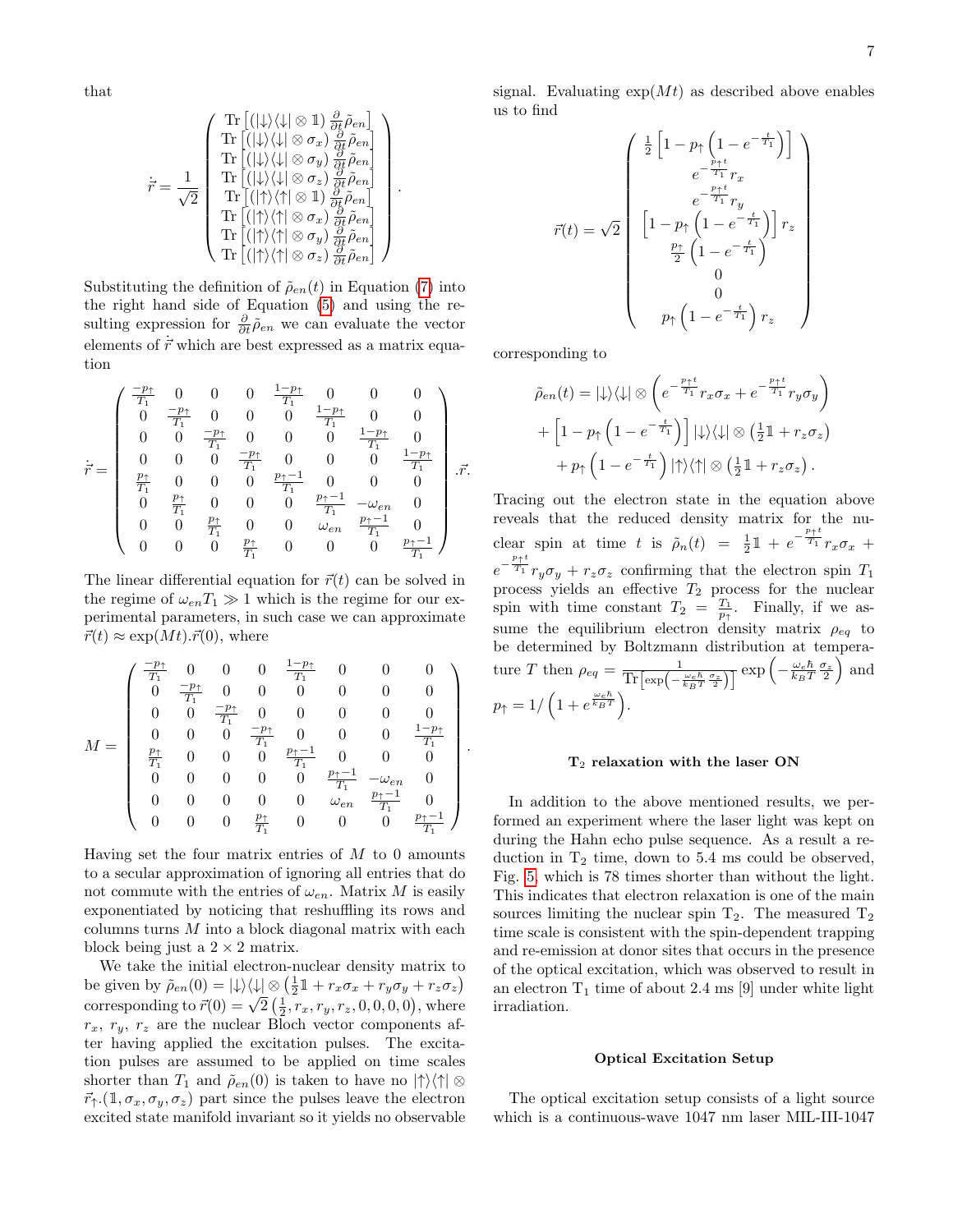

<span id="page-7-0"></span>FIG. 5. Nuclear spin coherence time,  $T_2$ , measured with the Hahn echo at 1.7 K temperature in 6.7 T field. Closed symbols represent a situation where the laser is OFF during the acquisition. Open symbols show data taken using the same pulse sequence but keeping the laser ON during the acquisition.

(Opto Engine LLC). The maximum power is 100 mW with up to 100 kHz modulation capabilities. The laser light is linearly polarized with the beam size of 1.6 mm at the laser output, which is then increased by a two-lens telescope to  $\sim 8$  mm. The 45 degrees mirror mounted directly underneath the 6.7 T magnet and centered with its bore directed the laser beam straight onto the sample, through a set of quartz optical windows mounted in a liquid helium Janis cryostat.

### NMR Experimental Setup

The sample was placed in an NMR coil mounted in a simple optical cavity to maximize the amount of light irradiation. The home-built, low temperature NMR probe was located inside a liquid helium cryostat (with pumping capabilities) which sits in the bore of a superconducting magnet ( $B_0$ =6.71 T, with corresponding <sup>31</sup>P resonance frequencies of  $\nu_{n_1} = 174 \text{ MHz}$  and  $\nu_{n_2} = 56 \text{ MHz}$ . The <sup>31</sup>P NMR signals are recorded with a commercial Bruker Avance-300 spectrometer.

# X-band CW ESR Setup

Electron spin resonance was undertaken in a commercial X-band (10 GHz) Bruker EMX (Premium X) ESR spectromenter with a Oxford Instruments ESR900 flow cryostat.

The resulting ESR spectrum, measured at 4.2 K, is shown in Fig. [6.](#page-7-1) The magnitude of the measured phos-



<span id="page-7-1"></span>FIG. 6. Baseline corrected CW ESR spectrum measured using a Bruker X-band, 9.37 GHz, CW ESR spectrometer, following polarization in 6.71 T field at 4.2 K for 3 hours.

phorus polarization, calculated from the difference in the integrated intensities of the two ESR lines, is -11 %, which is the lower bound for the induced hyperpolarization at 4.2 K, as some of the polarization will have decayed as the sample was removed from the 6.71 T field and warmed up, before being cooled back down in the ESR cryostat. This indicates a lower bound of  $\sim 64\%$  $(11 \times 5.88)$  for the polarization at 1.7 K.

### Sample description

The sample was cut from crystal 28Si-10Pr10.6.1PeFZ3, and the growth direction is 100. The phosphorus content is  $1.5 \times 10^{15}$  cm<sup>-3</sup>. It was grown from charge 10 material, so enriched to 99.995 %  $^{28}$ Si and containing around 46 ppm  $^{29}$ Si. It is dislocation free. The phosphorus was introduced by adding a small amount of phosphine gas to the argon during the final float-zone single crystal growth run. The sample also contains around  $1 \times 10^{14}$  cm<sup>-3</sup> of boron.

∗ [gumann@physics.harvard.edu](mailto:gumann@physics.harvard.edu)

- † [chandrasekhar.ramanathan@dartmouth.edu](mailto:chandrasekhar.ramanathan@dartmouth.edu)
- [1] H.-P. Breuer and F. Petruccione, The theory of open quantum systems, Oxford University Press, USA (2002).
- [2] G. Lindblad, Commun. Math. Phys. 48, 119 (1976).
- [3] C. A. Brasil et al., [arXiv:1110.2122v](http://arxiv.org/abs/1110.2122)2 [quant-ph] (2012).
- [4] P. Pearle, [arXiv:1204.2016v](http://arxiv.org/abs/1204.2016)1 [math-ph] (2012).
- [5] J. J. L. Morton et al., Nature 455, 1085 (2008).